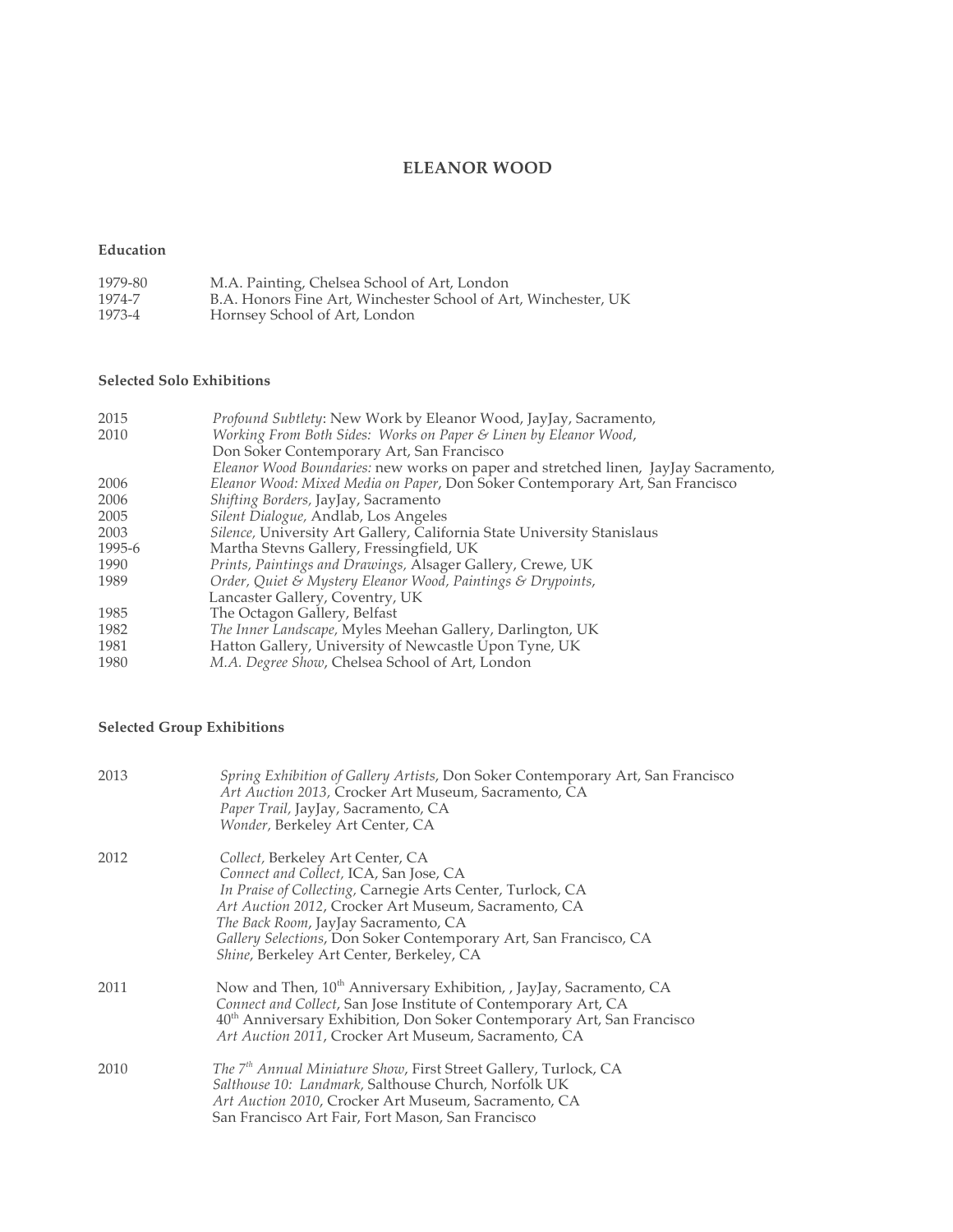|                                      | Working With Wax, Santa Rosa College Gallery, CA                                                                                                                                                                                                                                                                                                                                                                                                                                                                                                                 |
|--------------------------------------|------------------------------------------------------------------------------------------------------------------------------------------------------------------------------------------------------------------------------------------------------------------------------------------------------------------------------------------------------------------------------------------------------------------------------------------------------------------------------------------------------------------------------------------------------------------|
| 2009                                 | The Sixth Annual Miniature Show, First Street Gallery, Turlock, CA<br>High-Rise Project, Don Soker Contemporary Art, San Francisco<br>Crocker Art Museum's Art Auction, Cal Expo, CA, USA<br>An Art Stimulus Package, JayJay Sacramento<br>Traces and Margins: Rebecca Archey, Emily Clawson, and Eleanor Wood,<br>Rasmussen Art Gallery, Angwin, CA, USA<br>The Newcastle Group 1984 - 2009, University Gallery and Baring Wing,<br>Northumbria University, Newcastle upon Tyne, UK                                                                             |
| 2008                                 | The Fifth Annual Miniature Show, First Street Gallery, Turlock, CA<br>Autumn Group Show, Don Soker Contemporary Art, San Francisco<br>Summer Selections, Don Soker Contemporary Art, San Francisco<br>Summer Exhibition, Jill Bishop Contemporary Art, Halesworth, UK<br>Parallel Lines Works on Paper from Monterey Collections, Hartnell College Gallery, Salinas, USA<br>Crocker Art Museum's Art Auction, Cal Expo, Sacramento<br>26 <sup>th</sup> Annual Juried Art Show, Turlock City Gallery, CA, USA<br>Works on Paper, Don Soker Gallery, San Francisco |
| 2007                                 | Winter Group Exhibition, Don Soker Gallery, San Francisco<br>Selected Works, Jill Bishop Contemporary Art, Halesworth, UK<br>Flow Art Fair, Miami, Florida<br>Summer Selections, Don Soker Gallery, San Francisco<br>Crocker Art Museum's Art Auction, Cal Expo, Sacramento<br>Turlock City Arts Commission's 25 <sup>th</sup> Annual Juried Art Show, Turlock City Art Gallery, CA, USA<br>Winter Group Show, Don Soker Contemporary Art, San Francisco                                                                                                         |
| 2006                                 | Eight Hours Difference, Peter Scott Gallery, Lancaster University, UK<br>Summer Group Show, Don Soker Contemporary Art, San Francisco<br>Materialism, Don Soker Contemporary Art, San Francisco                                                                                                                                                                                                                                                                                                                                                                  |
| 2005                                 | Water Color: Current Views, Gallery Joe, Philadelphia<br>Just Visiting: Artists Visiting the United States from England, Huntington Beach Art Center,<br>Huntington Beach, CA, USA<br>Controlled, selected from the Arts Council of England's collection,<br>Bury St. Edmunds Art Gallery, Bury St. Edmunds, UK                                                                                                                                                                                                                                                  |
| 2004<br>2003<br>2002<br>2001<br>2000 | Winter Exhibition, Elm Hill Contemporary Art, Norwich, UK<br>Autumn Exhibition, Elm Hill Contemporary Art, Norwich, UK<br>Salthouse 3: On the Edge, Salthouse Church, Norfolk UK<br>Selected Works, Elm Hill Contemporary Art, Norwich, UK<br>Selected Works, Elm Hill Contemporary Art, Norwich, UK                                                                                                                                                                                                                                                             |
| 1999<br>1998                         | Tree of Life, The International Centre of Life, Newcastle Upon Tyne, UK<br>Selected Works, Elm Hill Contemporary Art, Norwich, UK<br>Friends from the North, Newcastle Regional Art Gallery, New South Wales,<br>Australia; Penrith Regional Gallery, New South Wales, Australia                                                                                                                                                                                                                                                                                 |
| 1995                                 | Tyne and Tide, Design Works Foundation, Gateshead, Tyne and Wear, UK<br>The Castle Art Show, Castle Museum, Norwich, UK                                                                                                                                                                                                                                                                                                                                                                                                                                          |
| 1994                                 | The Open Drawing Show, Contact Gallery, Norwich, UK                                                                                                                                                                                                                                                                                                                                                                                                                                                                                                              |
| 1993                                 | Newcastle Group, Academy of Art, Riga, Latvia                                                                                                                                                                                                                                                                                                                                                                                                                                                                                                                    |
| 1992                                 | Newcastle Group, Central House of the Artists, Moscow, Russia<br>Newcastle Group, Tampere Art Museum, Tampere, Finland                                                                                                                                                                                                                                                                                                                                                                                                                                           |
| 1991                                 | Ten Days, Pyramid Arts Centre, London                                                                                                                                                                                                                                                                                                                                                                                                                                                                                                                            |
| 1990                                 | <i>The Northern Lights, Durham Light Infantry Museum, Durham, UK</i><br>Selected Artworks from the North, Gallery North, Kirkby Lonsdale, Cumbria, UK<br>The Northern Lights, Bergens Kunstforening, Bergen, Norway                                                                                                                                                                                                                                                                                                                                              |
| 1989                                 | London '89 The 4 <sup>th</sup> International Contemporary Art Fair, London,                                                                                                                                                                                                                                                                                                                                                                                                                                                                                      |
| 1988                                 | Inaugural Exhibition, Design Works Foundation, Gateshead, Tyne & Wear, UK<br>The Presence of Painting: Aspects of Abstraction 1958-1988, Mappin Gallery,<br>Sheffield; Icon Gallery, Birmingham; Hatton Gallery, Newcastle Upon Tyne, UK<br>The Newcastle Group, Centrum Beldende Kunst, Gronigen, Netherlands and<br>The Demarco Gallery, Edinburgh                                                                                                                                                                                                             |